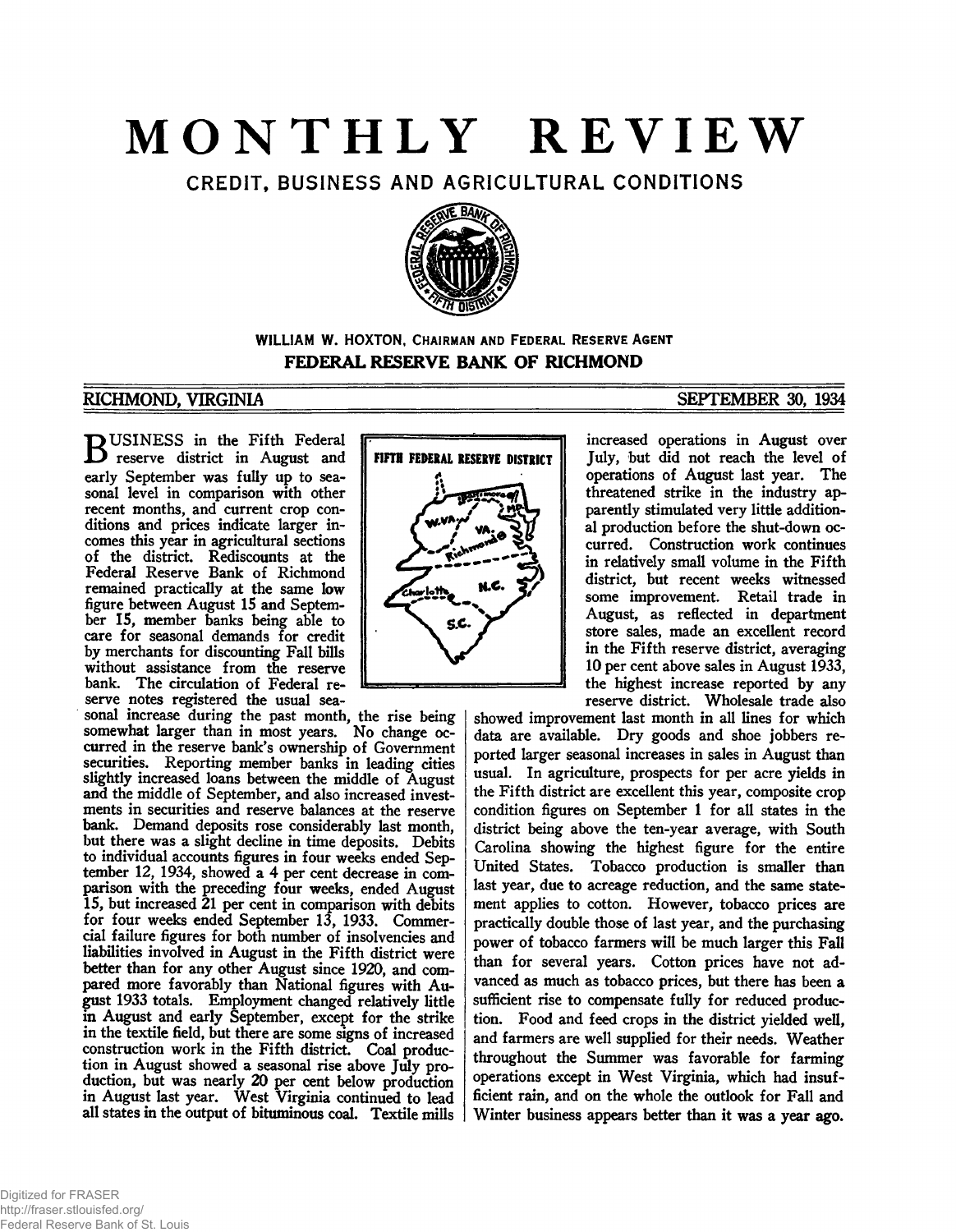#### **Reserve Bank Statement**

|                                                                                                                                                                                                                         | 000 omitted                                                                           |                                                                                  |                                                                              |  |  |
|-------------------------------------------------------------------------------------------------------------------------------------------------------------------------------------------------------------------------|---------------------------------------------------------------------------------------|----------------------------------------------------------------------------------|------------------------------------------------------------------------------|--|--|
| <b>ITEMS</b>                                                                                                                                                                                                            | Sept. 15<br>1934                                                                      | Aug. 15<br>1934                                                                  | Sept. 15<br>1933                                                             |  |  |
| Rediscounts held ……………………<br>Industrial advances<br>Government securities<br>Total earning assets<br>Circulation of Fed. Res. notes<br>Members' reserve deposits<br>Cash reserves<br>---------------------------------- | 720<br>S<br>193<br>80<br>103,563<br>104.556<br>157.768<br>131.437<br>198,572<br>66.07 | 723<br>\$<br>193<br>103,563<br>104.479<br>143.256<br>124.049<br>170.321<br>62.81 | \$10,452<br>239<br>67,971<br>78,662<br>138,869<br>67,342<br>147,986<br>67.78 |  |  |

Principal items on the statement of the Federal Reserve Bank of Richmond for three mid-month dates are shown in the accompanying table, affording opportunity for comparison of the latest available figures, those for September IS, 1934, with the figures for corresponding dates a month and a year earlier. In the past month, rediscounts for member banks decreased \$3,000, but the Bank advanced \$80,000 on industrial loans, a net increase of \$77,000 in total earning assets. The portfolio of open market paper and holdings of Government securities remained unchanged during the month. Circulation of Federal reserve notes rose by more than the seasonal amount between August 15 and September 15, advancing by \$14,512,000, probably due in large part to the opening of tobacco markets in North Carolina and to early cotton sales. Member bank reserve deposits rose by \$7,388,000 during the past month, carrying reserves farther in excess of legal requirements. Aggregate cash reserves of the Federal Reserve Bank of Richmond increased by \$28,251,000 between the middle of August and the middle of September, and the ratio of cash reserves to note and deposit liabilities combined rose by 3.26 points.

A comparison of the condition figures for September 15, 1934, with those reported for September 15, 1933, shows marked changes in most items. Rediscounts for member banks, which were very small a year ago, declined further by \$9,732,000, and the portfolio of open market paper also dropped \$46,000. On the other hand, holdings of Government securities rose by \$35,592,000 during the year. Total earning assets increased by \$25,894,000 between the middle of September last year and this. The circulation of Federal reserve notes rose by \$18,899,000 during the past year, and member bank reserve deposits increased by \$64,095,000. The increase in note circulation was due in part to higher prices prevailing in many lines this year, especially in receipts for tobacco and some other early agricultural products, and the rise in reserve deposits reflects surplus funds in possession of the member banks. The several changes in the statement previously mentioned, with others of less importance, increased the cash reserves of the Federal Reserve Bank of Richmond by \$50,586,000 during the year, but the ratio of reserves to note and deposit liabilities combined declined by 1.71 points.

**Statement of 28 Member Banks**

|                                                                                                                                                                                                       | 000 omitted                                                                         |                                                                                     |                                                                                           |  |
|-------------------------------------------------------------------------------------------------------------------------------------------------------------------------------------------------------|-------------------------------------------------------------------------------------|-------------------------------------------------------------------------------------|-------------------------------------------------------------------------------------------|--|
| <b>ITEMS</b>                                                                                                                                                                                          | Sept. 12<br>1934                                                                    | Aug. 15<br>1934                                                                     | Sept. 13<br>1933                                                                          |  |
| Loans on stocks and bonds (in-<br>cluding Governments)<br>All other loans<br>Total loans and discounts<br>Investments in stocks and bonds<br>Reserve bal. with F. R. Bank<br>Borrowed from F. R. Bank | \$57,154<br>103,867<br>161.021<br>186.051<br>56.479<br>12.009<br>230.625<br>133.955 | \$57,103<br>103,585<br>160.688<br>185,973<br>51.093<br>10.202<br>221.873<br>134.313 | \$59,286<br>114,094<br>173.380<br>159.976<br>26.361<br>9,844<br>182,861<br>129,269<br>268 |  |

The accompanying table shows the principal items of condition on the weekly statement of twenty-eight regularly reporting member banks in ten leading cities of the Fifth Federal reserve district as of three dates, September 12 and August 15, this year, and September 13, last year, thus affording opportunity for comparison of the latest available figures with those a month and a year earlier. It should be understood that the figures shown are not necessarily the highest or lowest figures which occurred during the periods under review, but represent the condition of the banks on the report dates only.

During the four weeks between August 15 and September 12, the reporting banks increased their loans by \$333,000, a small rise in view of the fact that at this season merchants usually call upon their banks for loans with which to discount bills for Fall goods. Loans on stocks and bonds rose \$51,000 last month, while All Other Loans rose by \$282,000. The reporting banks increased their investments in securities \$78,000 between August 15 and September 12. Aggregate reserve balances of the twenty-eight banks at the Federal reserve bank rose by \$5,386,000 during the month, and cash in vaults increased by \$1,807,000. Demand deposits rose by \$8,752,000 since the middle of August, but there was a small decline in time deposits amount-<br>ing to \$358,000. None of the twenty-eight reporting None of the twenty-eight reporting banks were borrowing at the Federal reserve bank during the past month.

On September 13, 1933, all figures in the combined statement of the reporting institutions were smaller than figures on September 12, 1934, except the loan and rediscount figures. Total loans declined \$12,359,- 000 during the year, of which \$2,132,000 was in loans on securities and \$10,227,000 was in All Other Loans. Rediscounts at the reserve bank dropped from \$268,000 borrowed by two of the reporting banks on September 13, 1933, to nothing on September 12, 1934. On the other hand, the banks built up their reserve balances at the Federal reserve bank by \$30,118,000 during the past year, and also increased their investments in securities, chiefly Governments, by \$26,075,000. Cash in vaults rose by \$2,165,000. Aggregate deposits in-**<sup>I</sup>**creased \$52,450,000 between the middle of September last year and this, demand deposits gaining \$47,764,000 and time deposits \$4,686,000.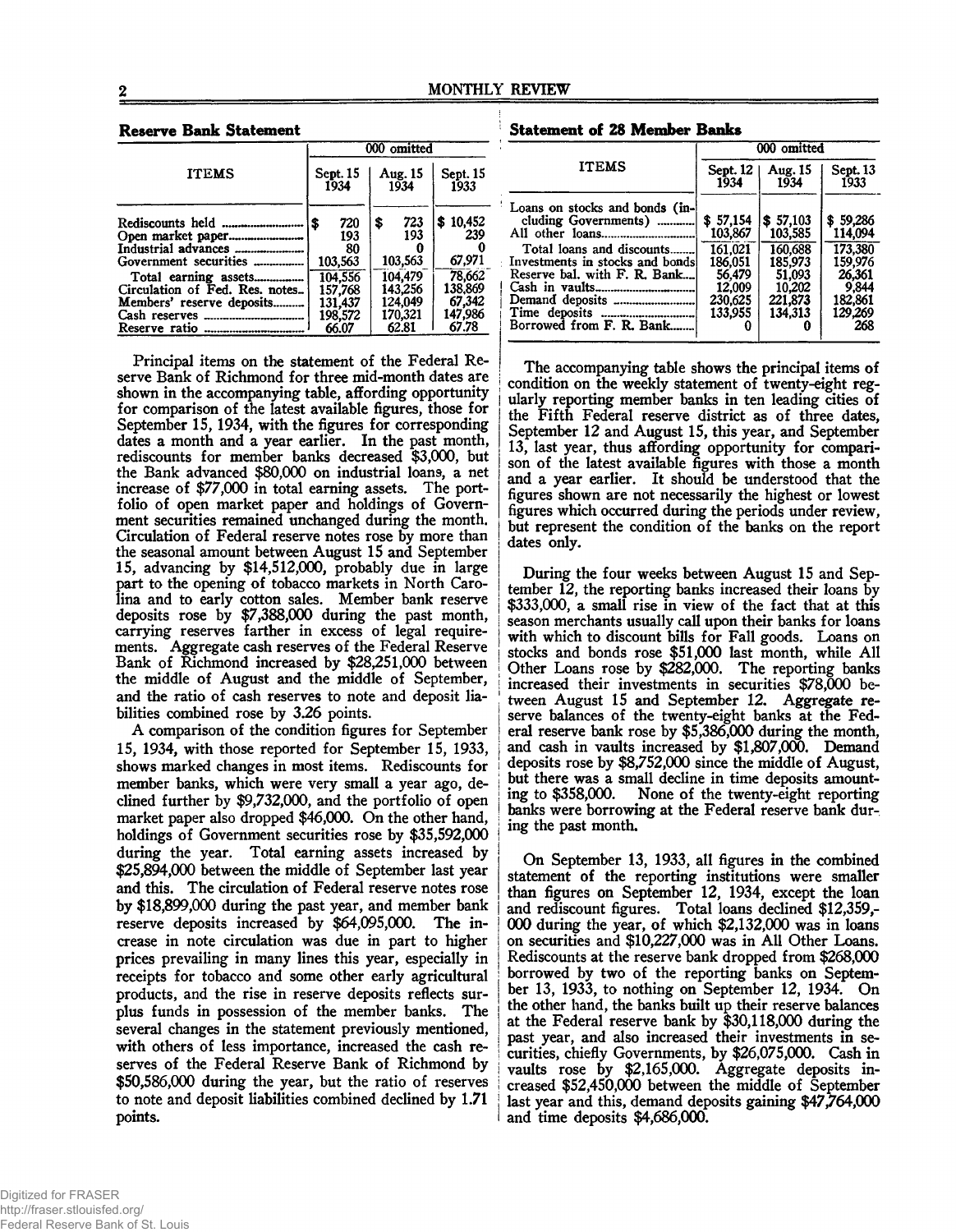#### **Time and Savings Deposits**

Time deposits in twenty-eight reporting member banks and aggregate deposits in eleven mutual savings banks in Baltimore totaled \$327,095,161 at the end of August 1934, a higher figure than either \$326,603,107 reported at the end of July this year or \$314,058,864 at the end of August 1933. Mutual savings bank deposits increased last month while time deposits in the reporting member banks decreased slightly, but both groups of banks showed increases in time and savings deposits for the year.

|  | Debits to Individual Accounts |  |
|--|-------------------------------|--|
|  |                               |  |

|                                                                                                                                                                                                                                                                                                                                                                                                                                                | 000 omitted                                                                                                                                                                                                                        |                                                                                                                                                                                                                             |                                                                                                                                                                                                                                  |  |  |
|------------------------------------------------------------------------------------------------------------------------------------------------------------------------------------------------------------------------------------------------------------------------------------------------------------------------------------------------------------------------------------------------------------------------------------------------|------------------------------------------------------------------------------------------------------------------------------------------------------------------------------------------------------------------------------------|-----------------------------------------------------------------------------------------------------------------------------------------------------------------------------------------------------------------------------|----------------------------------------------------------------------------------------------------------------------------------------------------------------------------------------------------------------------------------|--|--|
| <b>CITIES</b>                                                                                                                                                                                                                                                                                                                                                                                                                                  | Total debits, four weeks ended                                                                                                                                                                                                     |                                                                                                                                                                                                                             |                                                                                                                                                                                                                                  |  |  |
|                                                                                                                                                                                                                                                                                                                                                                                                                                                | Sept. 12.<br>1934                                                                                                                                                                                                                  | Aug. 15,<br>1934                                                                                                                                                                                                            | Sept. 13,<br>1933                                                                                                                                                                                                                |  |  |
| Asheville, N. C<br>Baltimore, Md.<br>Charleston, S. C<br>Charleston, W. Va<br>Charlotte, N. C<br>Columbia, S. C<br>Cumberland, Md.<br>Danville, Va.<br>Durham, N. C<br>Greensboro, N. C<br>Greenville, S. C<br>Hagerstown, Md.<br>Huntington, W. Va<br>Lynchburg, Va.<br>Newport News, Va<br>Norfolk, Va.<br>Portsmouth, Va.<br>Raleigh, N. C<br>Richmond, Va.<br>Roanoke, Va.<br>Washington, D. C<br>Wilmington, N. C<br>Winston-Salem, N. C. | 8,092<br>S<br>209,433<br>9,606<br>35,103<br>37,088<br>14,938<br>5,297<br>4,388<br>34,170<br>10,833<br>10,081<br>5,116<br>10,480<br>10.379<br>5,707<br>37,273<br>2.523<br>14,578<br>120.205<br>15,795<br>138,857<br>6.840<br>22,900 | 8,162<br>242,353<br>9,014<br>37,628<br>39,769<br>18,552<br>5,169<br>4,890<br>21,559<br>9,636<br>9,715<br>5,878<br>10.124<br>10,733<br>5,725<br>39,384<br>2,886<br>23,114<br>102,739<br>16,184<br>149,965<br>6.691<br>23,150 | 7,989<br>\$<br>179,735<br>9,683<br>22,670<br>32,014<br>10,536<br>4,526<br>4,230<br>23,714<br>5,144<br>10,820<br>4.443<br>8,459<br>10,962<br>5,077<br>25,537<br>2,448<br>10,942<br>89,690<br>15,104<br>123,716<br>5,118<br>21,442 |  |  |
| Fifth District Totals                                                                                                                                                                                                                                                                                                                                                                                                                          | \$769,682                                                                                                                                                                                                                          | \$803,020                                                                                                                                                                                                                   | \$633,999                                                                                                                                                                                                                        |  |  |

Debits to individual accounts figures shown in the table for three equal periods of four weeks include all checks drawn against depositors' accounts in the banks of twenty-three leading trade centers in the Fifth Federal reserve district. Figures for the four weeks ended September 12, 1934, are included, and for comparison the corresponding figures for the preceding four weeks this year, ended August 15, 1934, and the same four weeks last year, ended September 13, 1933, are also listed.

Aggregate debits in the reporting cities declined \$33,338,000, or 4.2 per cent, in the latest four weeks, compared with figures for the preceding like period, only eight of the twenty-three cities showing higher figures. The cities reporting increased debits last month were Cumberland, Md.; Richmond, Va.; Huntington, W. Va.; Durham, Greensboro and Wilmington, N. C.; Charleston and Greenville, S. C.

In comparison with debits to individual accounts figures for the four weeks ended September 13, 1933, the figures reported for the corresponding period this

year show an increase of \$135,683,000, or 21.4 per cent. Twenty of the twenty-three cities reported higher figures for the 1934 period, the three cities which failed to gain being Charleston and Greenville, S. C., and Lynchburg, Va. Part of the increase in 1934 debits is doubtless due to higher price levels in many lines.

#### **Commercial Failures**

Commercial insolvencies in the Fifth Federal reserve district in August 1934 totaled 51, with aggregate liabilities amounting to \$440,675, a decrease in number of 44 per cent and a fall in liabilities of 77 per cent in comparison with 91 failures and estimated liabilities totaling \$1,917,769 in August 1933. The number of failures in August was the smallest for any August since 1920, and last month's aggregate liabilities were not only the lowest for August since 1919 but were the lowest for any month since June 1920. The record of the Fifth district in August was better than the National average in both number of failures and liabilities involved. In the United States as a whole, failures in August 1934 numbering 929 showed a decrease of 36.9 per cent in comparison with 1,472 failures in August 1933, and last month's liabilities totaling \$18,459,903 were 56.8 per cent less than liabilities in August last year. All of the twelve reserve districts showed fewer failures in August 1934 than in August 1933, and aggregate liabilities were also lower in all districts in the 1934 month.

#### **Employment**

The outstanding feature in the employment situation in the Fifth district at present is of course the textile strike, which is of vital importance in the two Carolinas. It is difficult to secure accurate reports on the effects of the strike, but thousands of workers are idle. In Virginia the textile mills have continued operations with little change, and in the Carolinas a large number of mills did not shut down or have re-opened after being closed a few days. On the whole, however, it appears that the majority of mills in the Carolinas are closed. In fields other than textiles, very little change in employment conditions occurred between the middle of August and the middle of September. Some improvement is noted in construction fields, but it is comparatively slight and has not given additional employment to many workers.

#### **Coal Production**

Bituminous coal production in the United States in August 1934 totaled 27,490,000 net tons, an average of 1,018,000 tons per working day, a seasonal increase over 25,280,000 tons mined in July this year but 19 per cent below 33,910,000 tons dug in August 1933. Total production of bituminous coal this calendar year through September 8 totaled 241,848,000 net tons, compared with 217,336,000 tons mined to the same date last year. The August 25 report of the Bureau of Mines, Department of Commerce, gave coal production by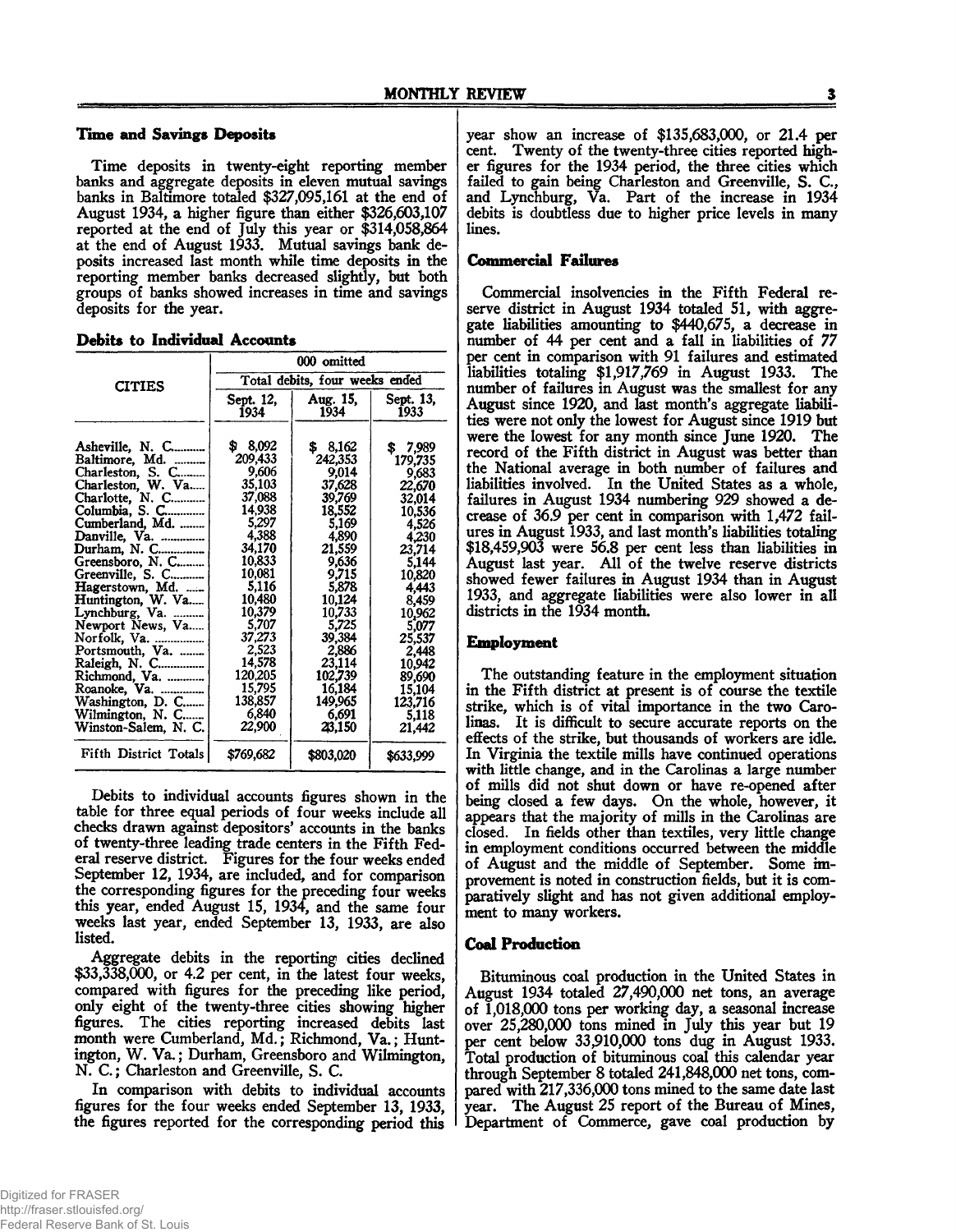states for July. West Virginia led all states with 7,- 685.000 tons, Pennsylvania ranking second with 6,850,- 000 tons. West Virginia also led in production this  $calar$  year through July with 58,679,000 tons in comparison with 55,219,000 tons for Pennsylvania. Total production in the Fifth district in July was 8,- 396.000 tons, or 33.2 per cent of National production, compared with 10,147,000 tons, or 34.4 per cent of National production, mined in the Fifth district in July last year.

#### **Textiles**

There was some increase in activity in the textile field in August in comparison with July, but operations continued at a much lower level than a year earlier, in spite of the threatened strike in the industry which might have been expected to stimulate production before the shut-down. In August 1934, Fifth district textile mills consumed 188,398 bales of cotton, an increase of 13.8 per cent over 165,504 bales used in July this year, but 27.7 per cent less than 260,402 bales consumed in the district in August 1933. Last month North Carolina mills consumed 97,069 bales, South Carolina mills used 80,195 bales, and Virginia mills 11,134 bales, all the figures being lower than the ones reported for August last year. Fifth district consumption figures in August 1934 were 44.76 per cent of National consumption, compared with 44.22 per cent of National consumption attained by the Fifth district mills in August last year.

On August 21, the Department of Commerce issued a report on spindles in place, spindles active in July, total spindle hours of operation in July, and average hours of operation per spindle in place in July. On July 31, 1934, there were 30,937,816 spindles in place in the United States, North Carolina leading with 6,- 140,404, or 19.85 per cent of the total, South Carolina ranking second with 5,789,142 spindles, or 18.71 per cent, and Massachusetts third with 5,707,900 spindles, or 18.45 per cent. The Fifth district as a whole had 40.67 per cent of total spindles in place in the United States at the end of July 1934. In actual spindle hours of operation, South Carolina led all states for July with 1,330,385,710 hours, or 25.82 per cent of the National total of 5,151,979,342 hours, and North Carolina ranked second with 1,104,917,376 hours, or 21.45 per cent, while Massachusetts had only 642,698,- 784 hours, or 12.47 per cent. The Fifth district, with 40.67 per cent of total spindles in the United States in place in July, showed 50 per cent of total hours of operation. In actual hours of operation per spindle in place, South Carolina with an average of 230 hours per spindle ranked first, Virginia with 215 hours ranked second, and North Carolina with 180 hours ranked fourth. The average hours of operation for the United States was 167 per spindle in place.

#### **Cotton Statistics**

*Spot cotton prices* fluctuated frequently between the middle of August and the middle of September, the trend on the whole being downward as a result of the unfavorable influence exerted by the strike in the tex-

tile industry. The average price for upland short staple cotton, middling grade, on ten Southern spot markets dropped from 13.09 cents per pound on August 17 to 12.86 cents on September 14, the latest date for which official figures are available.

The Department of Agriculture's second condition report of the season, issued on September 8 as of September 1, estimated 1934 production of cotton as  $9,$ -252.000 bales of 500 pounds gross weight, an increase of 57,000 bales over the estimate of production made on the August 1 condition but 3,795,000 bales less than the 1933 yield of 13,047,000 bales. During August prospects for cotton improved in all States east of Alabama, these gains being partly offset by decreases in prospective yield west of Alabama. Texas showed relatively no change during August, but sharp declines in the condition of cotton occurred in Arkansas and Oklahoma. The per acre yield in Oklahoma is the lowest on record for that State. In the Fifth district cotton growing states, South Carolina registered an increase of 83,000 bales in prospective yield during August, the crop improving in all sections of the State except in the Piedmont counties where weevil damage caused some deterioration. North Carolina prospects rose by 50,000 bales last month, and the estimate for production in Virginia rose 3,000 bales. The three states show a combined gain in prospective yield of 136.000 bales. The South Carolina crop for 1934 is now estimated to be 703,000 bales, compared with 735,- 000 bales picked last year; the North Carolina yield this year of 656,000 bales compares with the 1933 crop of 684,000 bales; and Virginia's prospective yield of 38.000 bales exceeds last year's yield of 37,000 bales. The Census Bureau reports that 1,397,886 bales of this year's crop were ginned prior to September 1, a slightly higher figure than 1,396,139 bales ginned before September last year, but in the Fifth district the crop is later than a year ago and ginning figures to September this year were materially smaller.

*Cotton consumption* in the United States in August 1934 rose moderately above the low July figure, but was much below the figure for August 1933. Cotton used in American mills last month totaled 420,949 bales, compared with 359,372 bales used in July this year and 588,902 bales in August 1933. Manufacturing establishments held 1,081,218 bales on August 31, compared with 1,230,369 bales held on July 31 and 1,155,556 bales on August 31, 1933. Public warehouses and compresses held 5,824,025 bales in storage at the end of August this year, compared with 5,565,140 bales so held a month earlier and 5,799,467 bales on August 31 last year. August exports totaled 267,562 bales, compared with 305,820 bales sent abroad in July 1934 and 530,627 bales exported in August 1933. Spindles active at some time during August numbered 24,153,- 998, compared with 24,417,682 in July this year and 25,926,374 in August 1933.

*Cotton growing states consumed* 336,159 bales in August, compared with 289,557 bales used in July and 464,705 bales in August 1933. Last month's consumption in the cotton growing states amounted to 79.86 per cent of National consumption, a lower figure than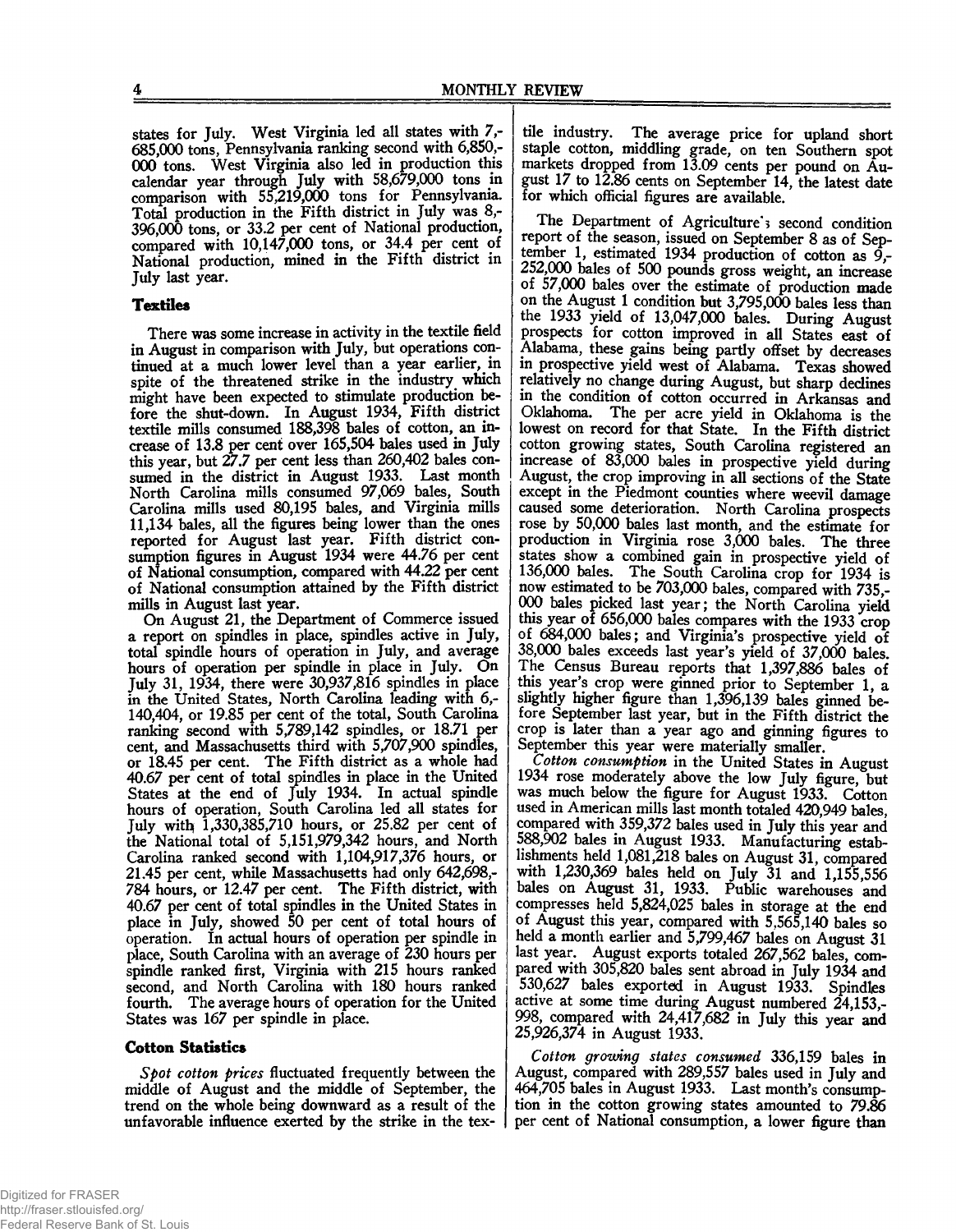80.57 per cent in July this year but above 78.91 per cent in August last year. Of the 336,159 bales of cotton consumed in the cotton growing states in August, the Fifth district mills used 188,398 bales, or 56.04 per cent, exactly the same percentage of Southern consumption attained by Fifth district mills in August 1933.

#### **Tobacco Marketing**

*South Carolina* tobacco markets opened on August 9, and growers were much pleased with prices, which averaged nearly double the prices received in August last year. The South Carolina Commissioner of Agriculture reports producers' sales totaling 29,879,104 pounds of tobacco in August this year, at an average of \$22.91 per hundred pounds, compared with sales totaling 32,478,779 pounds at \$12.83 per hundred in August 1933. Although last month's sales were 2,- 599,675 pounds less than sales in August 1933, tobacco sold last month brought \$2,680,462 more. The market at Mullins led in sales in August with 10,064,921 pounds, Lake City ranked second with 7,332,632 pounds, and Timmonsville third with 3,479,954 pounds. On a basis of the September 1 condition, the South Carolina tobacco crop this year is estimated to be 54,- 020.000 pounds, an increase over the August 1 forecast of 48,100,000 pounds, but only about 60 per cent of the 1933 crop of 88,580,000 pounds, the decrease in comparison with last year being due chiefly to acreage reduction. This year's production is 64 per cent of the five-year average yield of 83,820,000 pounds.

*Aforth Carolina* border markets in the South Carolina belt opened on August 9, and later in the month markets in the New Bright belt opened. North Carolina markets sold 55,419,012 pounds of tobacco for growers during the month, at an average price of \$25.82 per hundred pounds, compared with 40,376,997 pounds sold by the same markets in August 1933 for \$12.09 per hundred. Fairmont led in August sales with 9,893,766 pounds, Lumberton ranking second with 7,254,309 pounds, but Ahoskie paid the highest average price for the month, \$27.51 per hundred pounds. The tobacco crop in North Carolina improved in condition during August, and the forecast of production was raised from 393,650,000 pounds on August 1 to 400.900.000 pounds on September 1. The crop in 1933 yielded 537,979,000 pounds, and the five-year average production is 506,763,000 pounds.

Growing tobacco improved in Virginia, Maryland and West Virginia last month, and forecasts of prospective yield were raised. On the basis of the September 1 condition, *Virginia* farmers expect to cure 83,700,000 pounds this year, compared with 97,046,000 pounds in 1933 and a five-year average of 114,122,000 pounds. *Maryland* growers will probably harvest 24,480,000 pounds, compared with 20,400,000 pounds last year and a five-year average of 23,638,000 pounds. *West Virginia's* crop is forecast to be 3,400,000 pounds in 1934, compared with 4,322,000 pounds last year and a fiveyear average of 4,248,000 pounds. The Fifth district total production of tobacco in 1934 is forecast to be 566.500.000 pounds, compared with 748,327,000 pounds harvested last year and a five-year average production of 732,591,000 pounds.

#### **Agricultural Notes**

Crops in all sections of the Fifth Federal reserve district improved during August, and on September 1 all States in the district except West Virginia had prospects for higher per acre yields than the ten-year average, all crops being combined. The average condition figures for all crops in the several states on September 1 were as follows: Maryland 102.9 per cent of the 10 year average, Virginia 105.6 per cent, West Virginia 77.7 per cent, North Carolina 112.0 per cent, and South Carolina 123.2 per cent, the South Carolina figure being the highest in the United States. Crops in Maryland improved 5.6 per cent during August, Virginia crops improved 4.1 per cent, West Virginia crops 3.7 per cent, North Carolina 4.6 per cent, and South Carolina 11.6 per cent.

*Maryland* corn improved about 9 per cent during the past month, and on September 1 this year's yield was forecast as 16,480,000 bushels, compared with 16,240,- 000 bushels gathered in 1933 and a five-year average production of 15,187,000 bushels. An oats crop of 1.188.000 bushels compares with 1,100,000 bushels last year and a five-year average of 1,563,000 bushels. The 1934 Irish potato crop of 3,007,000 bushels is larger than the 1933 crop of 2,700,000 bushels, but is below the five-year average production of 3,646,000 bushels. Sweet potatoes promise a much smaller yield this year, 675.000 bushels comparing with 840,000 bushels in 1933 and a five-year average of 1,493,000 bushels. The prospects for hay in Maryland totaling 544,000 tons is better than last year's yield of 529,000 tons, and is also above the five-year average production of 475,000 tons. Pastures improved notably during August, advancing from a condition of 49 per cent on August 1 to 73 per cent on September 1, but on the latter date was below 78 per cent a year earlier. Apple prospects improved in August, but the commercial crop is forecast at only 554.000 bushels this year, compared with 657,000 bushels in 1933 and 1,355,000 bushels the five-year average.

*Virginia* farm work made satisfactory progress during August and considerable land has been prepared for seeding fall grains. Corn improved in all parts of the State, but in some sections rains came too late to help early corn which had been damaged by the hot, dry weather during July and the first part of August. Com production is forecast at 36,125,000 bushels, an increase of about 3 per cent over the August forecast and practically the same as last year's crop of 36,918,000 bushels. Late hay improved during August and the yield will be larger than was expected earlier in the season. Heavy rains caused a good growth of grass on wheat fields and pastures so that farmers will be able to save considerable quantities of hay from such land. Production of hay is forecast at 899,000 tons, which is an increase of about 5 per cent above the August forecast but 10 per cent less than last year's crop of 992,000 tons. Many farmers, especially in the Eastern counties, will have surplus hay for sale. Pastures improved so much in August that on September 1 the condition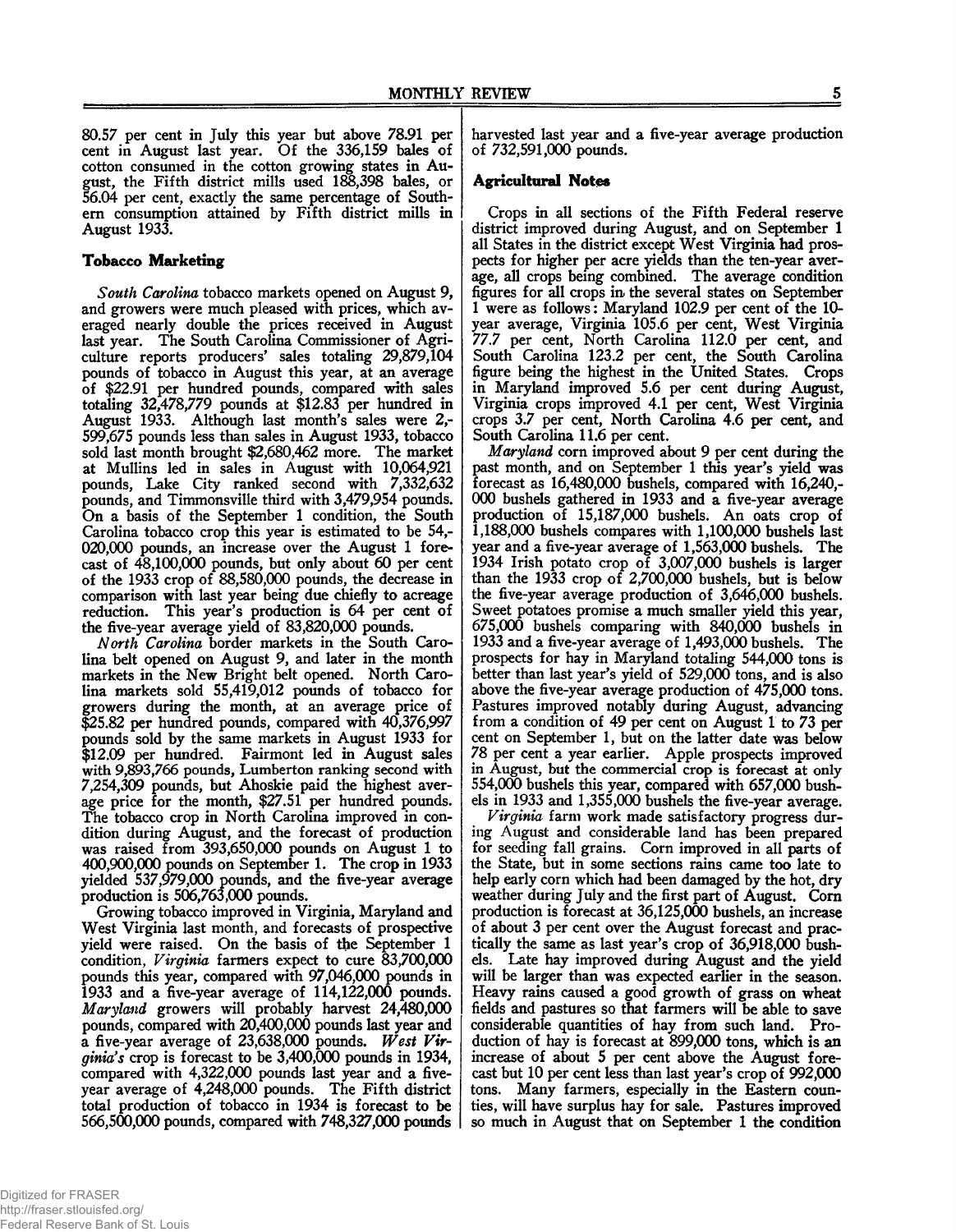averaged 90 per cent, compared with 67 per cent a month earlier. Excellent Fall grazing is now assured for. all sections of the State. Fruit crops benefitted from August rains, apples increasing rapidly in size. Total production of apples is estimated to be 7,950,000 bushels, compared with 10,900,000 bushels last year and a five-year average of 12,914,000 bushels. increase in the size of apples increased the forecast for the commercial crop last month, the estimate based on September 1 being 1,930,000 barrels, compared with 1.750.000 barrels last year and 2,680,000 barrels the five-year average production. The quality of the crop is unusually good, so a larger percentage than in recent years will be packed. The peach crop turned out slightly better than had been expected due to excellent size and quality. The crop was quite small because of winter killing and frost damage, so that the total production was only 378,000 bushels, compared with 990,- 000 bushels gathered last year and the five-year average of 858,000 bushels. Peanut production this year is forecast at 138,700,000 pounds, which is slightly larger than last year's yield and about the same as the five-year average production. Frequent rains caused a heavy growth of vines, but in a wet season the yield is usually smaller than expected. Prospects for late potatoes improved slightly in most sections of the State and the yield is now expected to be about average. Total production of Irish potatoes, including the early crop, is estimated to be 13,803,000 bushels, compared with the small yield last year of 8,649,000 bushels and the five-year average production of 15,989,000 bushels. August rains caused a heavy growth of sweet potato vines but the yield is not expected to be any larger than was forecast a month ago. Total production is estimated at 4,080,000 bushels, slightly more than last year's crop of 3,885,000 bushels but below the five-year average yield of 4,602,000 bushels.

*West Virginia* experienced a drought during the Spring and Summer months, but heavy rains fell during August and brought improvement to growing crops. Corn improved 6 per cent during the month, but the prospective yield of 11,772,000 bushels compares unfavorably with last year's crop of 13,920,000 bushels. Oats production was unsatisfactory in West Virginia this year, and the yield of 1,960,000 bushels is lower than either 2,356,000 bushels last year or the five-year average production of 3,352,000 bushels. The hay crop is very short, estimated production of 368,000 tons comparing with 690,000 tons cured last year and a five-year average crops of 683,000 tons. Reports indicate a shortage of hay supplies on farms in many counties this year. The Irish potato crop in West Virginia is estimated to be 2,660,000 bushels for 1934, compared with 2.331.000 bushels dug in 1933 and a five-year average of 3,522,000 bushels. Apple production is estimated at 3.220.000 bushels, of which 1,764,000 bushels make up the commercial crop. Last year the commercial crop totaled 2,100,000 bushels, and the five-year average production is 3,918,000 bushels.

*North Carolina* crop yields this year are nearly all above 1933 yields. Corn prospects indicate a yield of 49.280.000 bushels, compared with 40,713,000 bushels gathered last year. This year's oats crop of 3,440,000

bushels exceeds last year's yield of 3,206,000 bushels. The 1934 hay crop of 664,000 tons is larger than the 1933 yield of 563,000 tons, but demand for hay will be very large during the Winter and additional hay will probably have to be imported into the State. Prospects for peanuts on September 1 indicate a yield of 262,- 900.000 pounds, compared with 231,181,000 pounds dug from the 1933 crop. The prospective sweet potato crop of 8,300,000 bushels is much above the 1933 yield of 6.794.000 bushels, and the 1934 Irish potato yield of 10.324.000 bushels also far exceeds last year's crop of 7.573.000 bushels. The 1934 apple crop of 3,000,000 bushels is smaller than last year's crop of 3,386,000 bushels, but the peach crop of 2,312,000 bushels was better than last year's pick of 1,857,000 bushels.

*South Carolina* crops on a per acre basis are the best in the United States, although total production will be somewhat less than in 1933 due to acreage reduction in cotton and tobacco. On September 1, the estimate of com production of 22,212,000 bushels compared with 21.324.000 bushels forecast on August 1, and last year's production of 22,808,000 bushels. This year's crop of oats totals 6,596,000 bushels, compared with 7,215,000 bushels last year and a five-year average of 8,117,000 bushels. South Carolina's hay yield of 206,000 tons is above last year's yield of 195,000 tons, and also above the five-year average production of 183,000 tons. Pastures were better on September 1 than last year, and also above the five-year average. A peanut crop of 10,- 880.000 pounds is forecast this year, compared with 9.520.000 pounds in 1933 and a five-year average of 8.055.000 pounds. The 1934 Irish potato crop of 2,- 625.000 bushels is above last year's crop of 1,744,000 bushels, but is less than the five-year average production of 2,944,000 bushels. On the other hand, the sweet potato crop of 4,617,000 bushels this year is less than last year's yield of 4,648,000 bushels, but is above the average yield of 4,247,000 bushels for the five-year base period. South Carolina made a good crop of peaches this year, totaling 1,610,000 bushels, compared with the five-year average yield of 1,172,000 bushels.

#### **Construction**

*Building permits issued* in August in thirty leading cities of the Fifth reserve district numbered 2,095, compared wth 1,782 permits issued in August 1933, an increase of 17.6 per cent this year, and estimated valuation figures for last month totaled \$3,255,807, an increase of 94.4 per cent in comparison with valuation figures totaling \$1,675,062 in August last year. Twentyone of the thirty reporting cities showed higher valuation figures for the 1934 month. Among the five largest cities, Baltimore, Washington, Richmond and Norfolk increased, while Charlotte decreased. Columbia, S. C., made the best record in estimated valuation figures in August 1934, population of reporting cities being taken into consideration.

*Contracts awarded* in August for construction work in the Fifth district, including both rural and urban projects, totaled \$12,110,714, compared with \$6,156,- 503 awarded in August 1933, according to figures collected by the F. W. Dodge Corporation. Of the awards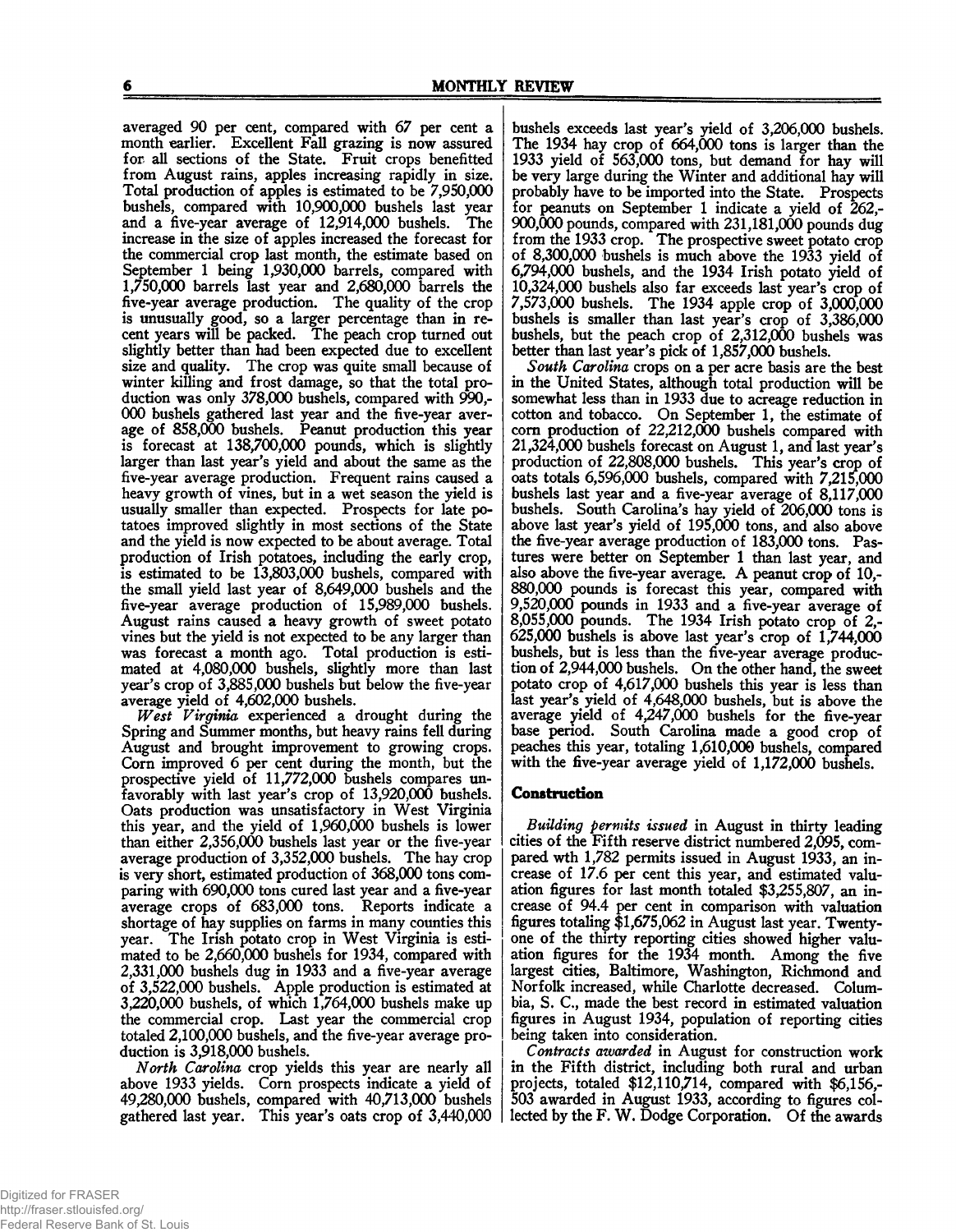**Building Permits Issued in August 1934 and 1933**

|                           | Permits Issued |       | <b>Total Valuation</b> |    |               |
|---------------------------|----------------|-------|------------------------|----|---------------|
| <b>CITIES</b>             | 1934           | 1933  | 1934                   |    | 1933          |
| Baltimore, Md.            | 788            | 596   | \$<br>628,560          | \$ | 555,720       |
| Cumberland, Md.           | 13             | 10    | 10,620                 |    | 96,425        |
| Frederick, Md.            | 12             | 14    | 9,535                  |    | 8,680         |
| Hagerstown, Md.           | 14             | 14    | 6,457                  |    | 7,765         |
|                           | 9              | 7     | 5,740                  |    | 11,925        |
|                           | 15             | 9     | 26,347                 |    | 22,085        |
| Lynchburg, Va.            | 31             | 28    | 25,785                 |    | <b>26,110</b> |
| Norfolk, Va.              | 84             | 94    | 129,007                |    | 74,671        |
| Petersburg, Va.           | 6              | 4     | 10,765                 |    | 2,043         |
| Portsmouth, Va.           |                | $24*$ |                        |    | 23,902*       |
|                           | 102            | 109   | 110,259                |    | 88,887        |
|                           | 30             | 27    | 8,668                  |    | 41,827        |
| Bluefield, W. Va          | 8              | 6     | 4,494                  |    | 1,065         |
| Charleston, W. Va         | 77             | 80    | 55,710                 |    | 29,830        |
| Clarksburg, W. Va         | 37             | 19    | 28,097                 |    | 19,675        |
|                           | 12             | 17    | 11,580                 |    | 5,245         |
|                           | 34             | 22    | 16,650                 |    | 13,688        |
|                           | 23             | 29    | 20,620                 |    | 34,629        |
|                           | 25             | 26    | 101,375                |    | 51,083        |
| Greensboro, N. C          | 51             | 32    | 42,008                 |    | 12,266        |
| High Point, N. C          | 19             | 13    | 19,560                 |    | 10,797        |
| Raleigh, N. C             | 15             | 12    | 23,685                 |    | 11,250        |
| Rocky Mount, N. C.        | 3              | 13    | 1,650                  |    | 21,169        |
| Salisbury, N. C           | $\overline{c}$ | 7     | 600                    |    | 3,022         |
| Winston-Salem, N. C.      | 58             | 53    | 32,395                 |    | 24,185        |
| Charleston, S. C          | 37             | 34    | 63,033                 |    | 14,281        |
| Columbia, S. C            | 33             | 27    | 430,615                |    | 21,129        |
| Greenville, S. C          | 31             | 28    | 41,300                 |    | 11,825        |
| Rock Hill, S. C           | 12             | 12    | 9,175                  |    | 10,090        |
| Spartanburg, S. C         | 42             | 17    | 9,207                  |    | 3,760         |
| Washington, D. C          | 472            | 423   | 1,372,310              |    | 439,935       |
|                           |                | 1,782 | \$3,255,807            |    | \$1,675,062   |
| * Niat inaludad in tatala |                |       |                        |    |               |

\* Not included in totals.

in August this year, \$1,806,354, or 14.9 per cent, was for residential work, while last year residential contracts totaled \$1,930,773, or 31.4 per cent of all awards in August.

**Retail Trade, 31 Department Stores** 

|           |                     | Richmond Baltimore Washington Other Cities District           |      |
|-----------|---------------------|---------------------------------------------------------------|------|
|           |                     | August 1934 sales, compared with sales in August 1933:        |      |
|           |                     | $+12.4$ $+4.4$ $+14.5$ $+13.7$ $+10.3$                        |      |
|           |                     | Total sales Jan.-Aug. 1934 compared with Jan.-Aug. 1933:      |      |
|           |                     | $+20.8$ $+15.5$ $+18.6$ $+26.1$ $+18.3$                       |      |
|           |                     | Aug. 31, 1934, stocks, compared with stocks on Aug. 31, 1933: |      |
|           |                     | $+21.3$ $-3.9$ $-14.5$ $+2.0$ $-5.7$                          |      |
|           |                     | Aug. 31, 1934, stocks, compared with stocks on July 31, 1934: |      |
|           |                     | $+7.2 + 6.2 + 4.3 + 4.9 + 5.4$                                |      |
|           |                     | Number of times stock was turned in August 1934:              |      |
| $\cdot$ 3 | $.266$ $.31$        | - 282                                                         | .288 |
|           |                     | Number of times stock was turned since January 1, 1934:       |      |
|           |                     | 2.498 2.207 2.457 2.182 2.333                                 |      |
|           |                     | Percentage of Aug. 1, 1934, receivables collected in August:  |      |
|           | 26.7 25.5 25.5 25.4 |                                                               | 25.6 |

Note: Sales and stock changes are percentages.

### **Wholesale Trade, 57 Firms\_\_\_\_\_\_\_\_\_\_\_\_\_\_\_\_\_\_\_\_\_**

| 20 | $\overline{7}$ | $\sim$ 6 13<br>Groceries Dry Goods Shoes Hardware Drugs                                                          | 11 |
|----|----------------|------------------------------------------------------------------------------------------------------------------|----|
|    |                | August 1934 sales, compared with sales in August 1933:<br>$+12.9$ $+62.0$ $+1.4$ $+2.6$ $+16.1$                  |    |
|    |                | August 1934 sales, compared with sales in July 1934:<br>$+14.5$ $+65.9$ $+93.5$ $+27.4$ $+7.9$                   |    |
|    |                | Jan.-Aug. 1934 sales, compared with sales in Jan.-Aug. 1933:<br>$+20.9$ $+31.3$ $+13.1$ $+32.6$ $+21.0$          |    |
|    |                | Aug. 31, 1934 stocks, compared with Aug. 31, 1933 stocks:<br>$-4.3(8^*)$ + 2.9(3*) + 2.4(4*) + 12.6(7*) $\ldots$ |    |
|    |                | Aug. 31, 1934 stocks, compared with July 31, 1934 stocks:<br>$+ 2.6(8^*) - 8.0(3^*) -14.9(4^*) - .8(7^*)$        |    |
|    |                | Percentage of Aug. 1, 1934, receivables collected in Aug.:<br>78.6(11*) 35.5(4*) 49.2(5*), 34.9(11*) 58.3(7*)    |    |

♦Number of reporting firms.

All figures in the table are percentages.

(Compiled September 21, 1934)